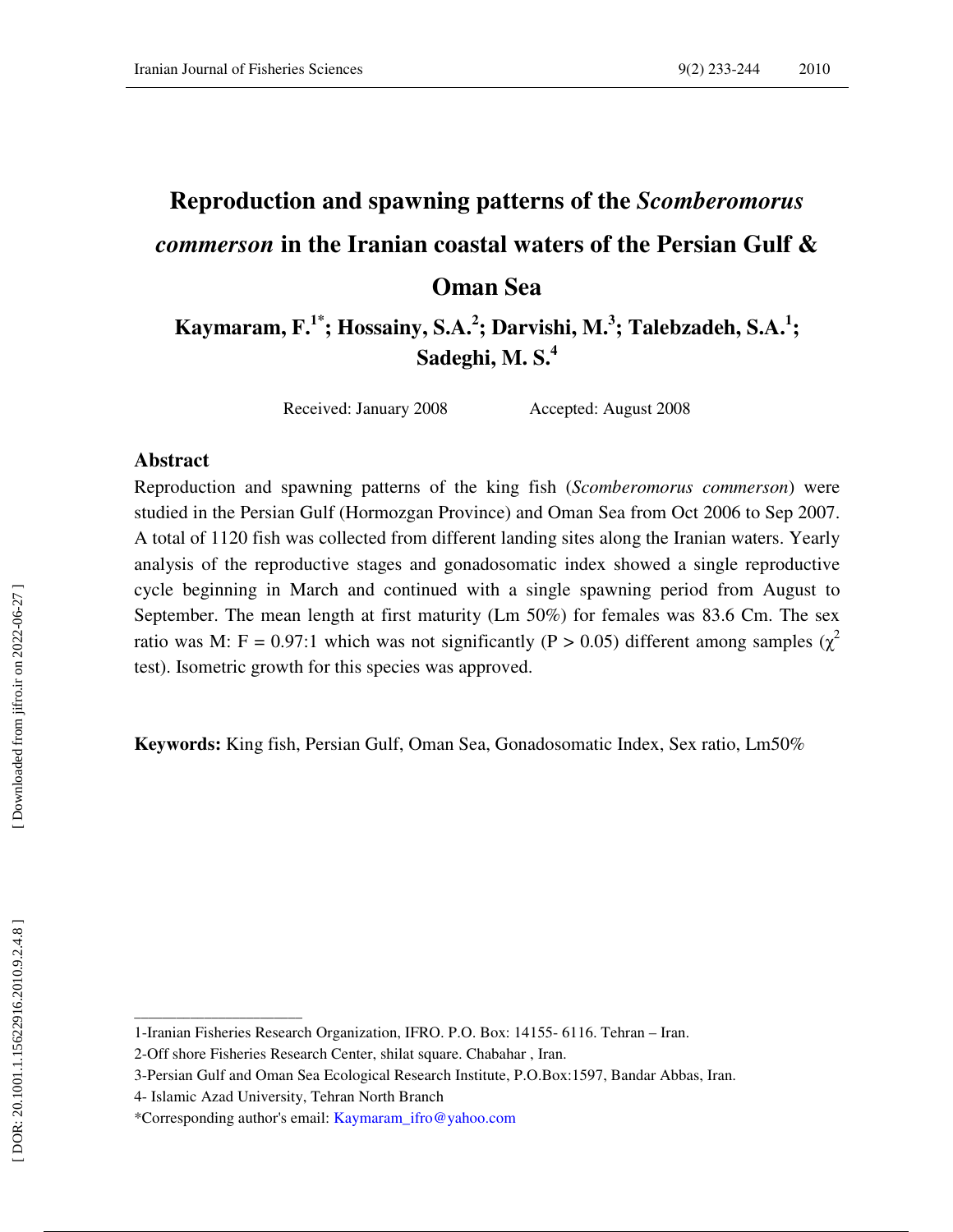#### **Introduction**

 King fish, *Scomberomorus commerson* , belongs to epipelagic species throughout the coastal tropical waters of the Indo Indopacific (Mc pherson, 1992) and family of Scombridae with 15 genera and 49 species (Collette and Nauen, 1983). This fish is considered the most important commercial pelagic species (AL Hosni & Siddeek, 1999).A few studies have applied to *Scomberomorus commerson* by Siddeek (1993) in Indian Ocean (Kedidi *et al*., 1993), Bertignac and Yesaki, (1993) Govender (1993) in Saudi Arabia, Oman and South Africa coastal waters. Some and South Africa coastal waters. Some studies were carried out by Hosseini et al., 2000, Ghodrati shojaei *et al*., 2007, Taghavi *et al*., 2008, in the coastal waters of Iran. The aim of this study was to determine the period and peak of spawning, the first length of maturation (Lm50%), GSI in *Scomberomorus commerson* in Iranian waters of the Persian Gulf & Oman Sea. (Mc pherson, 1992) and family of idae with 15 genera and 49 species<br>e and Nauen, 1983). This fish is<br>red the most important commercial<br>species (AL Hosni & Siddeek,<br>tew studies have applied to e coastal waters<br>study was to<br>and peak of **Materials and methods**<br>
Somberomorus commerson, The size frequency data w<br>
sipelagic species throughout gill net commercial<br>
erson, 1992) and family of coast of the Persian Gul:<br>
th 15 genera and 49 species from October 2

The size frequency data were collected by gill net commercial catches of *Scomberomorus commerson* made off the coast of the Persian Gulf & Oman Sea from October 2006 to September 2007 (Figure1).Fish samples were selected randomly from landing sites; lengths were taken using a measuring board and recorded to the nearest 1 cm fork length (FL) with monthly target sample size of 100 fish. Biological data were collected during the first weeks of each month. Whole wet weight was taken with an electronic balance and recorded to the nearest 100 grams. Fish were sexed by macroscopic examination of the gonad which was dissected out and subsequently weighed to 0.1 g using an electronic balance. Length – weight relationships were studied by sex (male & female).The parameters of the L-W relationship were estimated through logarithmic transformation (Biswas, 1993): The size frequency data were collected by<br>gill net commersion rade off the<br>Coast of the Persian Gulf & Oman Sea<br>from October 2006 to September 2007<br>(Figure1).Fish samples were selected<br>randomly from landing sites; lengths



Figure 1: Landing sites of *Scomberomorus commerson* in the Iranian coastal waters of the Persian Gulf (Hormozgan province) & Oman Sea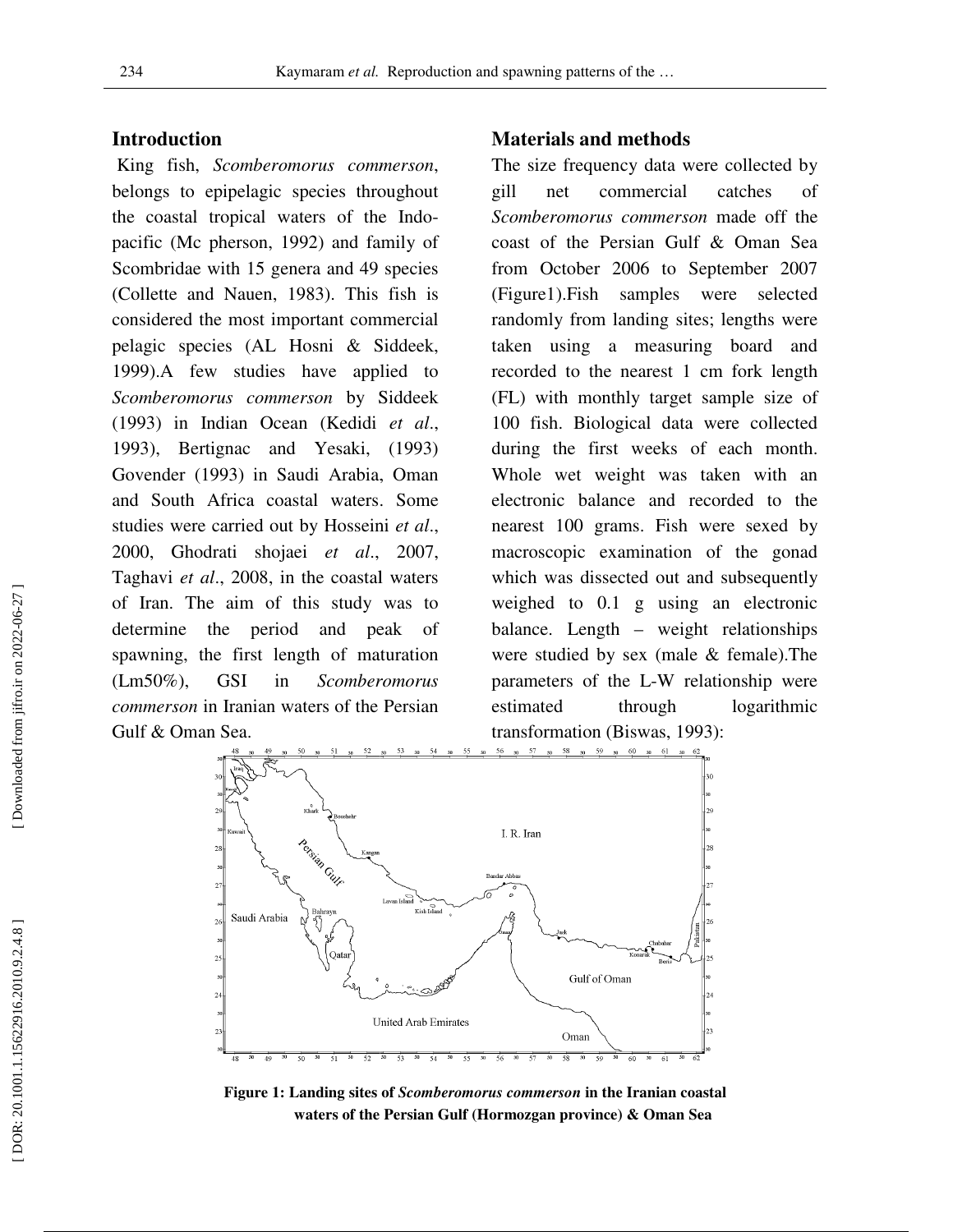$W = a L^b$  $W = Weight(g)$  $FL = Fork Length (Cm)$  $a,b =$  parameters  $LnW = Ln a + b Ln FL$ 

If the calculated number for "b" does not have a significant difference with 3, the species has isometric growth. To test this difference, we used the below equation (Pauly, 1984):

t = [(s.dx) / (s.dy)]×[( | b-3 | ) / ( $\sqrt{(1-r^2)}$ ]|×[  $\sqrt{(n-2)}$ ]

s.d  $(x)$  = Std. Ln fork length

s.d (y) = Std. Ln weight<br>  $r^2$  = Coefficient of determination

n= Sample number

The maturity development stages were assessed (table 1) according to the criteria of Biswas (1993).The mean size at first maturity (Lm) was estimated for female by fitting the logistic function to the proportion of mature fish in 20 cm (LF) size categories and determined as the size at which 50% of individuals were mature. Monthly gonad

somatic index means (GSI) were calculated for both sexes by expression the gonad weight as a proportion of the total body weight. GSI was calculated using the following formula (Claereboudt *et al*., 2005).

GSI=Mass of gonad (g)/gutted fish mass (kg)

The timing and frequency of spawning were established by plotting of fish by maturity stage and gonado- somatic index against the sample period. The population sexual structure was examined using Chi-Square  $(\chi^2)$  goodness of fit tests. Independent tests were conducted to determine whether sex ratio differed significantly from unity for the whole sample. The probability level was set at 0.05.

#### **Results**

A total of 1120 biological samples were collected (Figure 2) ranging in size from 35 to 144 cm FL (Males) and 29 to 154cm FL (Females).



**Figure 2: Fork length frequency distribution (male and female) of**  *Scomberomorus commerson* **in the Persian Gulf & Oman Sea**   $\frac{6}{29}$   $\frac{1}{38}$   $\frac{47}{47}$   $\frac{66}{56}$   $\frac{65}{74}$   $\frac{83}{160}$ <br>Figure 2: Fork length frequency<br>*Scomberomorus comn*<br>(Oct. 2006 – Sep. 2007)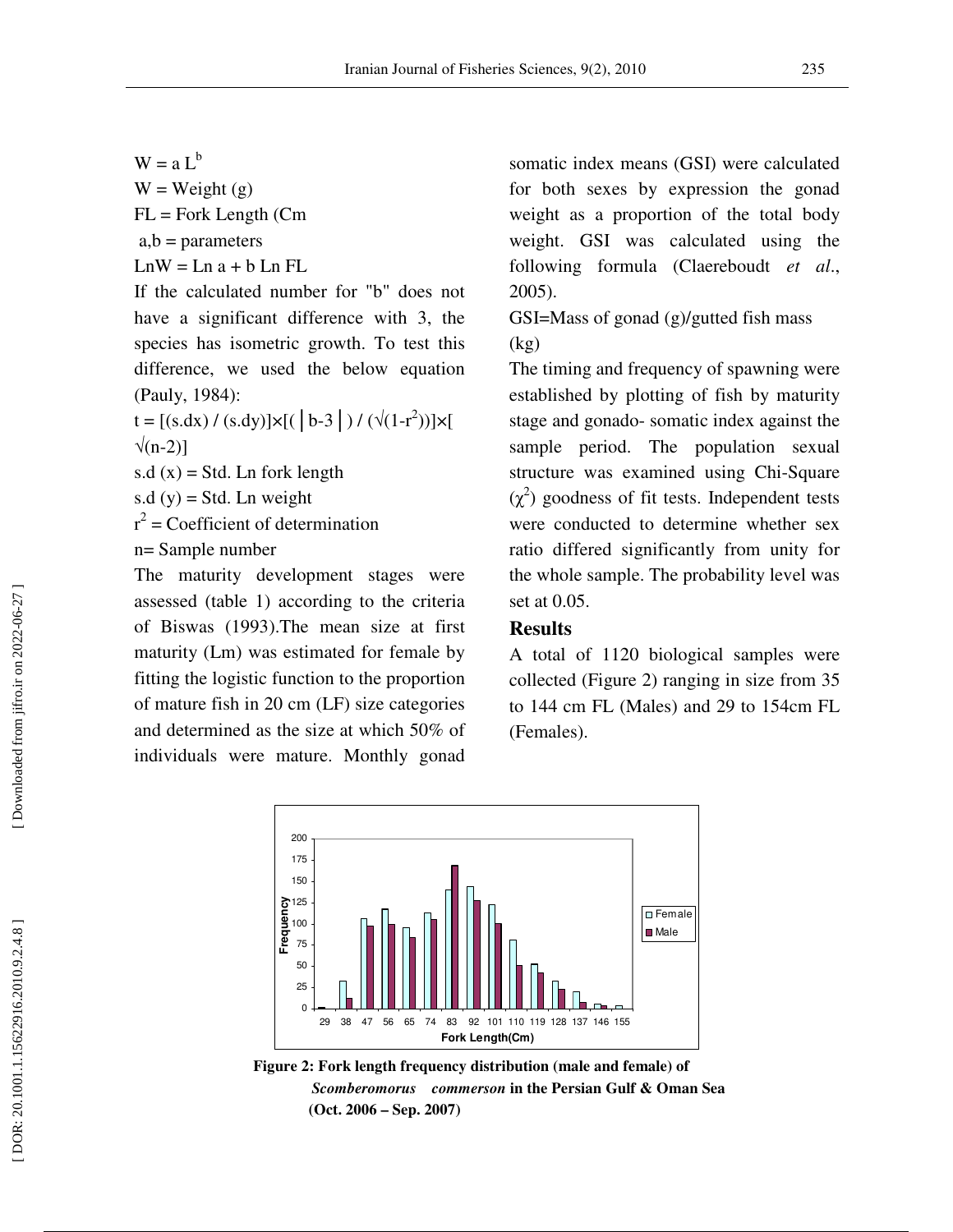The "b" parameter value in the lengthweight relationship model,  $W = 0.0119 L^{2.9}$ ,  $R^2$ =0.99 for female and W = 0. 0113 L<sup>2.9</sup>,

 $R^2 = 0.98$  for male that are closed to 3 for males and females, indicating isometric growth (Figure 3, 4).



**Figure 3: The length- weight relationship curve of** *Scomberomorus commerson*  **(female) in the Persian Gulf & Oman Sea (October 2006- Sep 2007)** 



**Figure 4: The length- weight relationship curve of** *Scomberomorus commerson*  **(Male) in the Persian Gulf & Oman Sea (Oct. 2006- Sep. 2007)**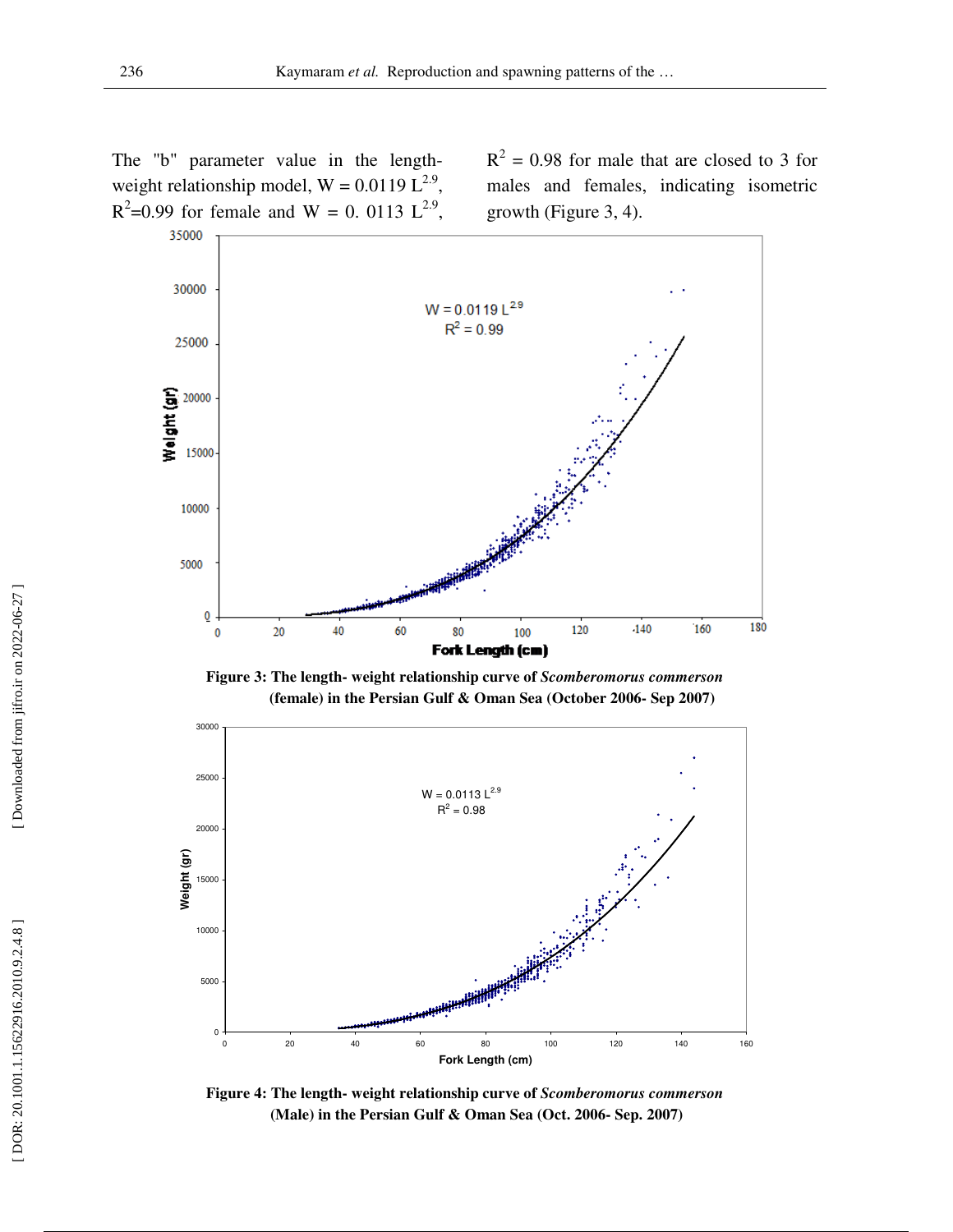The t –test was used for "b" parameter correctness evaluation with comparing to table value. The "b" value indicated no significant difference ( $p > 0.05$ ).

In total males (552) and females (568) were included in the analysis. The sex ratio in the samples M:  $F = 0.97:1$  was not significantly

different  $(P > 0.05)$  in the overall male to female sex ratio  $1:1(\chi^2 \text{ test})$  as showed in Table 2 and Figure 5.Length at first maturity of *Scomberomorus commerson measured* for females. The mean size at first sexual maturity (Lm50 %) was 83.6 Cm (Figure 6) in October 2006- Sep.2007.

| Development  | Category | <b>Description</b>                                                                                                                                                         |  |
|--------------|----------|----------------------------------------------------------------------------------------------------------------------------------------------------------------------------|--|
| I            | Immature | Gonad about one- third length<br>the<br>abdominal<br>of<br>cavity.<br>Ovaries thin, pinkish, ribbon<br>like and invisible to the naked<br>eye.                             |  |
| $\mathbf{I}$ | Maturing | Gonads occupy about half of<br>the abdominal cavity. Ovary<br>translucent;<br>pinkish,<br>eggs<br>visible<br>under<br>magnifying<br>glass.                                 |  |
| Ш            | Ripening | Gonads<br>about two-<br>thirds<br>length of body cavity. eggs<br>large and readily seen with the<br>naked eye. Ovary pinkish-<br>yellow<br>with<br>granular<br>appearance. |  |
| IV           | Ripe     | about<br>full<br>Gonad<br>occupy<br>length of the body cavity<br>ovaries<br>distended<br>and<br>containing large translucent<br>eggs.                                      |  |
| $\mathbf{V}$ | Spent    | Gonads shrank having loose<br>walls. Ovary may contain few<br>ripe darkened or translucent<br>eggs.                                                                        |  |

**Table 1: Female maturity stages classification of** *Scomberomorus commerson*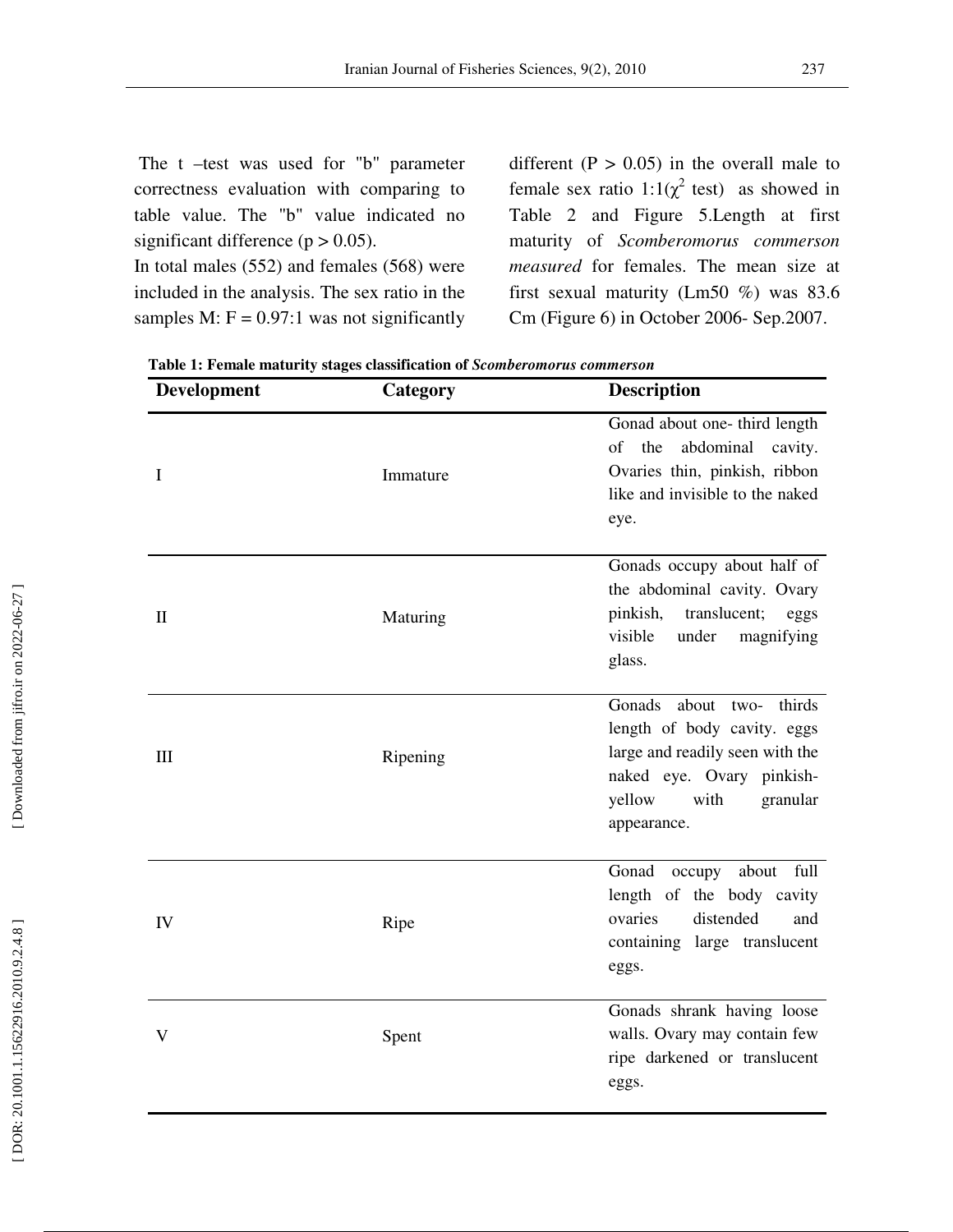| $\bullet$ cannot be $\bullet$ (cerebral code below $\bullet$ code) |            |          |                  |  |
|--------------------------------------------------------------------|------------|----------|------------------|--|
| <b>Sampling Months</b>                                             | No(Female) | No(Male) | <b>Total No.</b> |  |
| October                                                            | 45         | 57       | 102              |  |
| <b>November</b>                                                    | 59         | 49       | 108              |  |
| <b>December</b>                                                    | 47         | 44       | 91               |  |
| <b>January</b>                                                     | 58         | 57       | 115              |  |
| <b>February</b>                                                    | 54         | 53       | 107              |  |
| <b>March</b>                                                       | 50         | 44       | 94               |  |
| April                                                              | 32         | 35       | 67               |  |
| <b>May</b>                                                         | 61         | 42       | 103              |  |
| June                                                               | 24         | 37       | 61               |  |
| <b>July</b>                                                        | 32         | 38       | 70               |  |
| <b>August</b>                                                      | 40         | 34       | 74               |  |
| <b>September</b>                                                   | 66         | 62       | 128              |  |
| <b>Total No.</b>                                                   | 568        | 552      | 1120             |  |

**Table 2: Sex ratio** *Scomberomorus commerson* **in the Persian Gulf & Oman Sea (October2006- Sep. 2007)** 



**Figure 5: Sex ratio percentage** *Scomberomorus commerson* **in the Persian Gulf & Oman Sea (Oct. 2006- Sep. 2007)** 



**Figure 6: Cumulative relative frequency of the length at first maturity** *Scomberomorus commerson* **(female) in the Persian Gulf & Oman Sea (Oct.2006- Sep. 2007), the 50% maturity is marked by a thin horizontal line**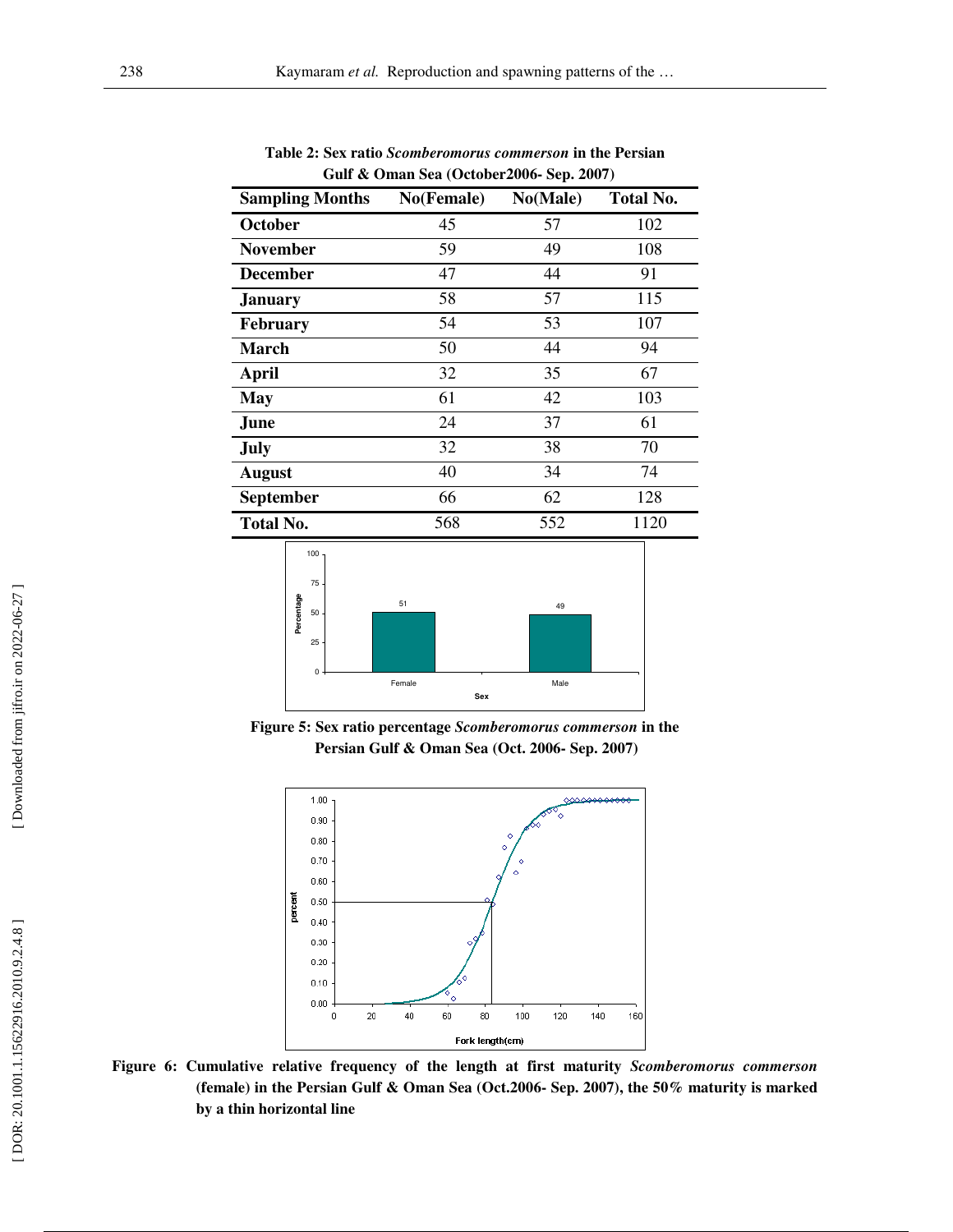The smallest mature and largest immature female were respectively 52 and 100 Cm.The gonadosomatic index for both

males and females increased rapidly during May and June with spawning occurred from June to September (Figure 7, 8).



**Figure 7: Mean monthly gonadosomatic index (7.81±1.32)** *Scomberomorus commerson* **(female) in the Persian Gulf & Oman Sea (Oct.2006- Sep 2007)** 



**Figure 8: Mean monthly gonadosomatic index (5.37 ± 1.22)** *Scomberomorus commerson* **(male) in the Persian Gulf & Oman Sea (Oct.2006- Sep 2007)** 

The following results were based on macroscopically determination of different stages in females. Frequency of immature fish (stage 1) was shown an annual cycle with and almost complete absence during June to August.

The proportion of fish by maturity development stages also suggested that the peak of King fish spawning took place after June and also spawning condition being observed during this period (Figure 9).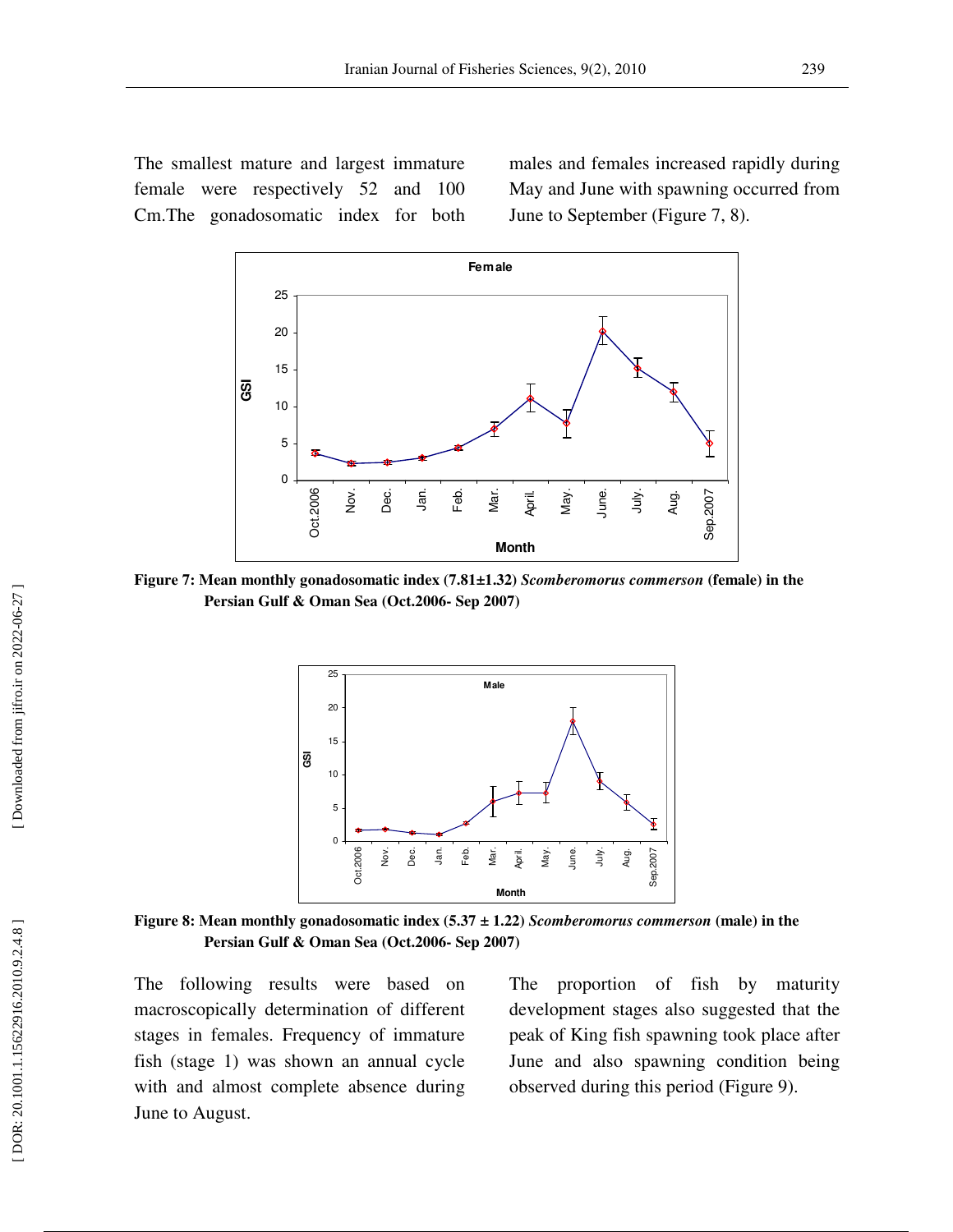

**Figure 9: Reproductive stages percent of** *Scomberomorus commerson* **(female) in the Persian Gulf & Oman Sea (Oct. 2006- Sep. 2007)** 

#### **Discussion**

The calculated number for "b" has not shown any significant difference with 3 by Pauly equation. The "b" parameter value in the length – weight relationship was closed to 3 for the *S. commerson* in our study area (Area 51), indicating isometric growth (king, 1995).The sex ratio *Scomberomorus commerson* in the Indian waters, eastern Arabian Sea and Omani waters is approximately 1:1(Bal & Rao, 1990; Anon, 1995), which supported our results in this study. Observations from India (Devaraj, 1983) revealed that males were almost always slightly more abundant than females in the catches. Welsh *et al*. (2002) supported the migration and aggregation in larger numbers around several reefs just prior to spawning in the spring (Govender, unpublished) and found migration to the north to Mozambique to spawn then back south again for feeding.Devaraj (1983) estimated the size at first sexual maturity 75 cm FL in the northern Indian ocean, compared to the estimated size at spawning of 75-80cm FL given by Dudley *et al*.(1992) for males and females combined off Oman. Claereboudt *et al*. (2004) estimated the size at first sexual maturity (also off Oman) at 80.4 cm FL for females. *Scomberomorus commerson* has been found to mature between 70-80cm FL off Madagascar, Papua New Guinea, Fiji and north eastern Australia (Collete & Russo, 1979; McPherson, 1993). The mean size at first sexual maturity was also found in our study 83.6 cm FL for females which coincided well with the published values of size at first maturity of *Scomberomorus commerson.*The period in which there was a decline in the gonad somatic index and when fish in spawning condition were observed in our samples suggested a single spawning period from June to September. Although small short spawning took place during April to May. The results of Claereboudt *et al*.(2004) also revealed a single though earlier spawning season in May and June for king fish off Oman. The reproductive activity of *Scomberomorus commerson* in waters off the east coast of Australia also peaked in the spring and summer months (McPherson, 1993) in contrast to the defined single seasonal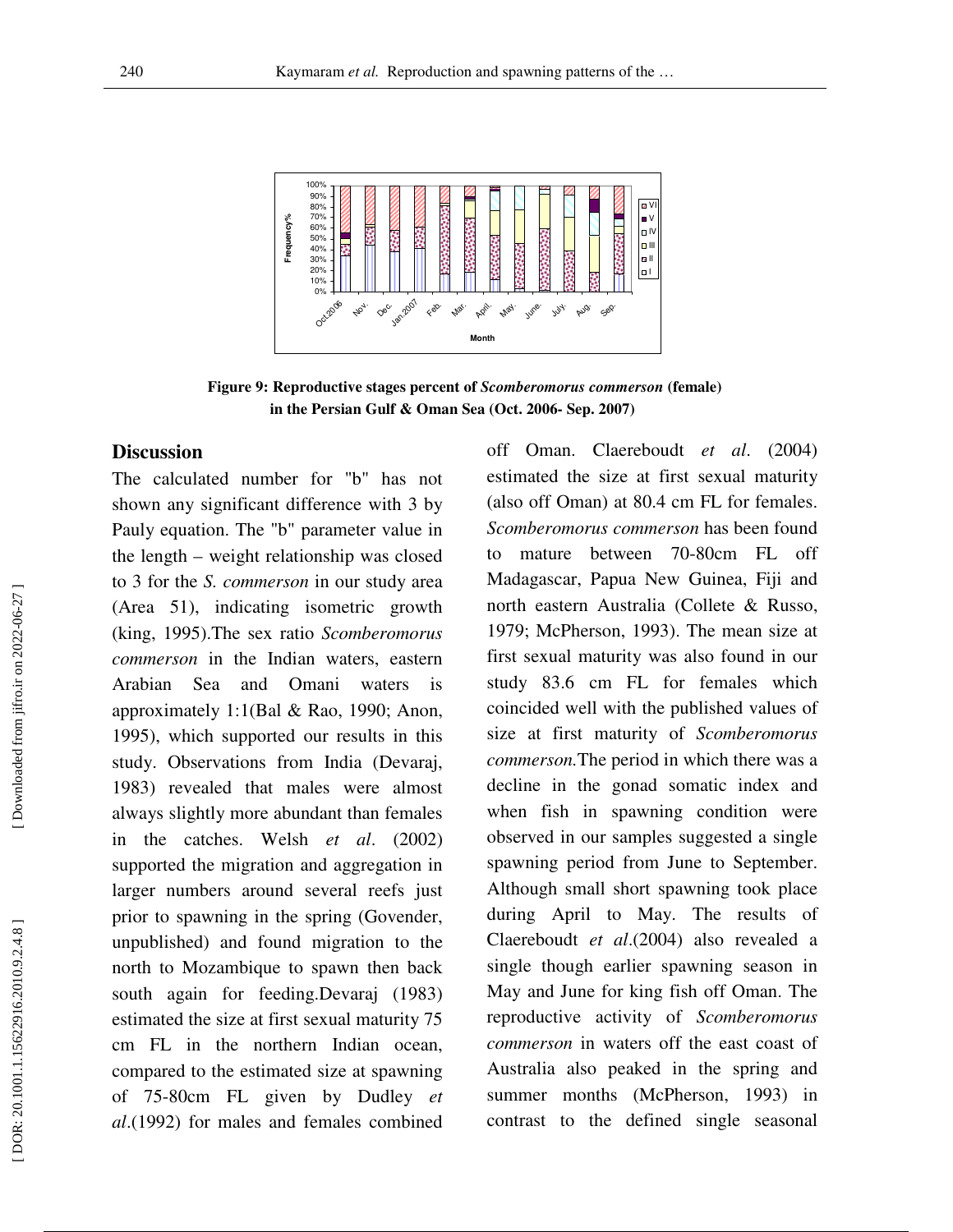spawning pattern for this species, Devaraj (1983) established three distinct spawning periods between January and September in the waters off the southern coast of India. whilst seasonal fishery closures have often been dismissed as a management tool for tropical species because of the assumption that spawning is protracted, the existing ban on the use of gillnet to target *Scomberomorus commerson* between the end of April and the beginning of October is appropriate in relation to the reproductive cycle of this species. Bouhlel (1985) determined a peak of spawning from March to June for stocks in Djibouti coastal waters. Kedidi *et al*. (1987) reported a peak of spawning from March to June in Red sea and Persian Gulf. Nzioka (1991) reported reproductive activity during year with two peaks in May and October in coastal water in Kenya, according to this research, there was a direct relation between spawning peaks and monsoon intensity. Also Williams (1964) observed one spawning cycle of *Scomberomorus commerson* in a year in eastern waters of Africa. Abdulqader *et al*.(2001) reported *Scomberomorus commerson* spawning cycle is in March to June in Saudi Arabian waters and is in March to July in Gulf of Oman. Siddeek (1995) reported *Scomberomorus commerson* in 51 FAO region has two spawning peaks, one power peak during spring and summer, another weak peak in autumn and also his hypothesis about long time reproductive cycle based on high production annual of plankton and small pelagic fish in region. Also two peaks for spawning (spring and

autumn)was synchronous to the beginning of monsoon, so larvae use of plankton and small pelagic fish in coastal waters after monsoon (Siddeek, 1995). Claereboudt *et al*.(2005) supported the idea of a migration (at least partial) out of Omani water during the reproductive season (April –May), moving north –wards (Iranian coasts) to spawn in the Persian Gulf (Claereboudt *et al*., 2005).Although the strong decrease in catches observed during the spawning season, and the decrease in GSI in large individuals support the hypothesis of a reproductive migration, part of the populations from both areas Gulf of Oman and Arabian Sea were locally engaged in spawning activity. Fully mature (stage III), spawning (stage IV) and spent (stage V) individuals have been found along both coasts in April-June and in June-September (Iranian coasts of Persian Gulf), supporting the existence of local spawning ground along three sides (Arabian Sea, Omani waters and Iranian waters). As mitochondrial DNA studies indicated that these are one genetic stock in the Persian and Oman Gulf (Hoolihan *et al*., 2006) and the current data set only belongs to one year, therefore future joints studies and researches should address the issue of migration, particularly during the reproduction season between northern and southern coasts of the Persian Gulf (Hoolihan *et al*., 2006).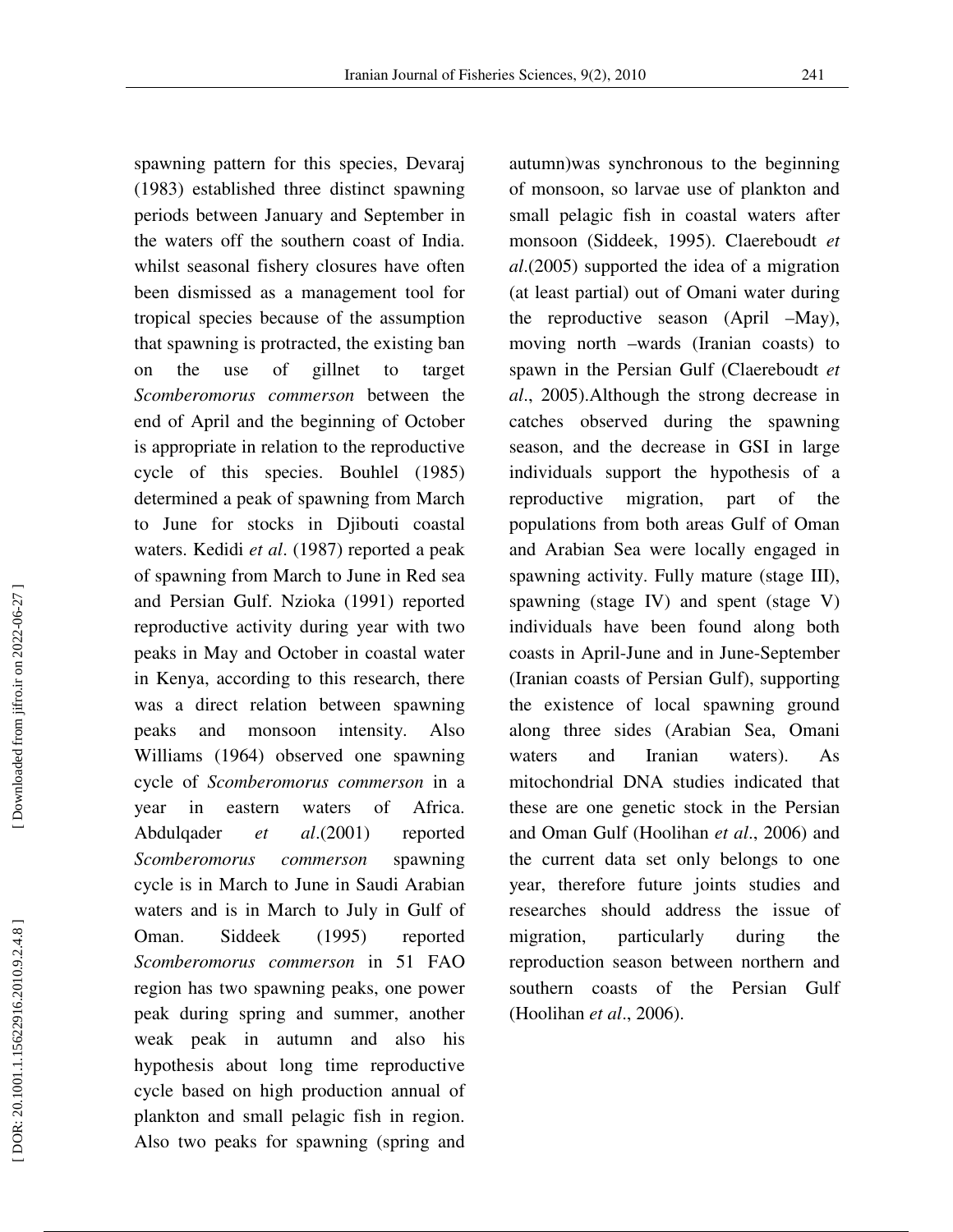### **Acknowledgment**

We would like to thank the head  $&$  deputy of research of IFRO. We are also grateful to director and experts of the off shore Fisheries Research Center & Persian Gulf and Oman Sea Ecological Research Institute. This study was supported by Iranian Fisheries Research Organization.

## **References**

- **Abdulqader, E.A.A., Godlard, S., Mcilwain, J. And Claereboudt, M., 2001.** The GCC Spanish Mackerel Fisheries Monitoring Program.1 st International Conference on Fisheries. Aquaculture and Environment in the NW Indian Ocean, Sultan Qaboos University. Muscat, Sultanate of Oman. 49-55.
- **Al- Hosni, A.H.S., Siddeek, M.S., 1999.**Growth and Mortality of the Narrow - Barred Spanish Mackerel, *Scomberomorus commerson* in Omani waters. Fisheries Management and Ecology. **6**: 145-160.
- **Anon, 1995.** Fishery Situation Report No.1: Status of the Kingfish resource and fisheries in the Sultanate of Oman. Marine Sciences and Fisheries Center. Directorate General of Fisheries Resources. Ministry of Agriculture and Fisheries. Sultanate of Oman. 71.
- **Bal, D.V.and Rao, K.V., 1990.** Marine fisheries of India. First revised edition .Tata Mc Graw – Hill publishing company limited, New Delhi. 472 P.
- **Bertignac, M.,and M. Yesaki, 1993.** Preliminary assessment the Narrow-Barred panish mackerel stock off Oman

Using catch at age data from length – frequency distributions by the Bhattacharya's method. IPTP Collective Volumes No.8.88-95.In: Ardill, J.D.1994, Ed., Proceedings of the expert consultation on Indian Ocean Tunas,5 th session,Mahe,Seychelles,4-8 October 1993,275 P.

- **Biswas, S.P., 1993.** Manual of Methods in fish Biology. South Asian publishers PVT Ltd. New Delhi, 157 P.
- **Bouhlel, M., 1985.** Stock assessment of the Kingfish *Scomberomorus commerson*, inhabiting the coastal waters of Djibouti Republic and state of fish stocks.Development of Fisheries in Areas of the Red Sea and Gulf of Aden.FAO:FI:RAB/83/023/INT/18:40P . In: Ardill, J.D.1994, Ed., Proceedings of the expert consultation on Indian Ocean Tunas, 5 th session,Mahe,Seychelles,4-8 October 1993,275 P.
- **Claereboudt, M.R., Al-Oufi, H.S., Mcllwain, J., Goddard, J.S., 2004.**Relationships between fishing gear, size frequency and reproductive patterns for the kingfish (*Scomberomorus commerson)* fishery in the Gulf Oman. In: POGUE, A.I.L., O'Brien, C.M., Rogers, .S.I. (Eds.) Management of Shared Fish Stocks. Blackwell, 0xford.pp.1-12.
- **Claereboudt, M.R., Mcllwain, J.L, Al Oufi, H.S. and Ambu-Ali, A.A., 2005.**Patterns of reproduction and spawning of the King fish (*Scomberomorus commerson)* in the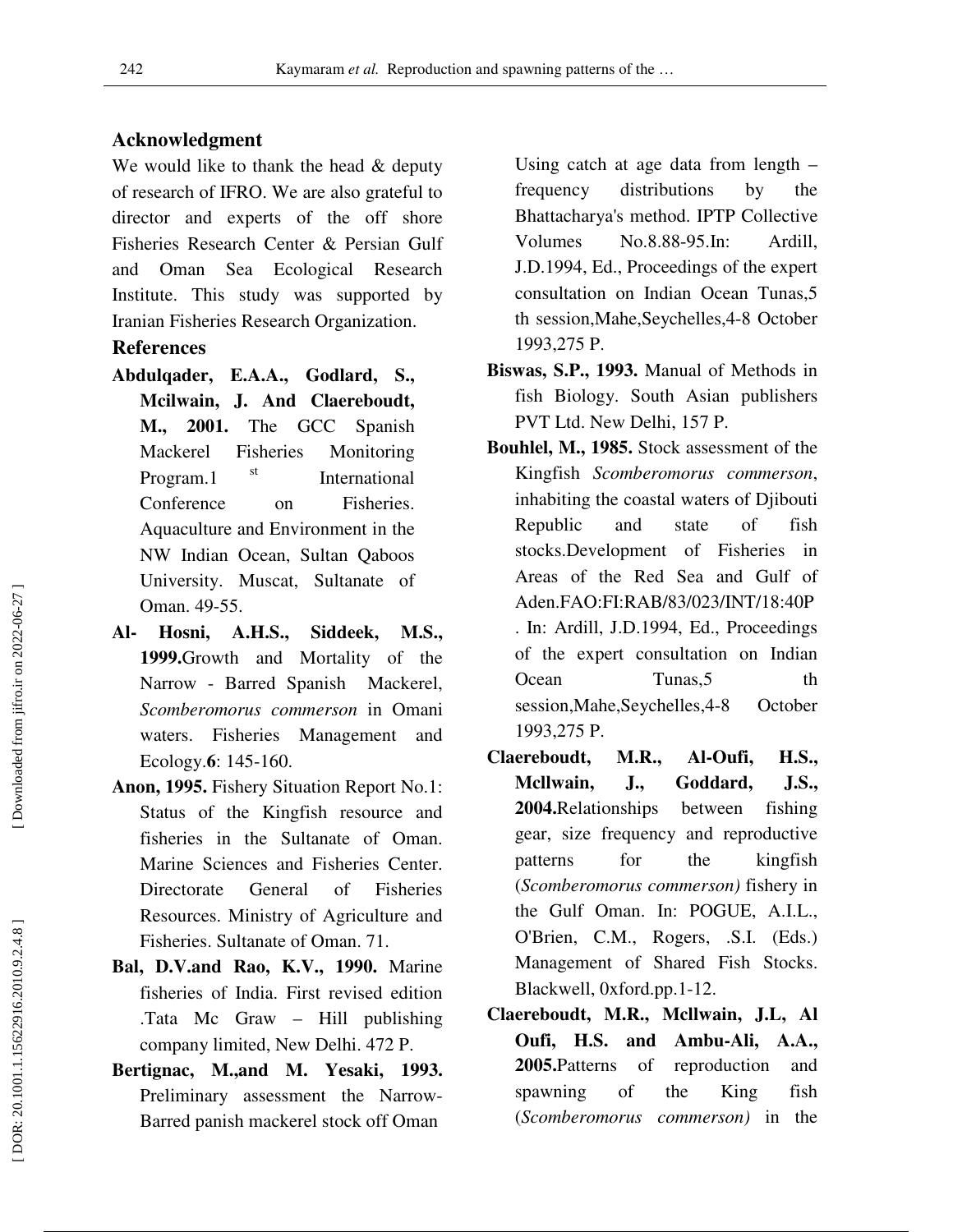coastal waters of the Sultanate of Oman. Fisheries. Research, **73**:273-282.

- **Collette, B.B. and Nauen, C.E., 1983.** FAO Species Catalogue. Vol 2*.*  Scombrids of the world and annotated and illustrated catalogue of tunas, Mackerels, Bonitos and related species known to date. FAO Fisheries Synopsis 125( **2**), 137.
- **Collette, B.B. and Russo.,1979.**An introduction to the Spanish mackerels, genus *Scomberomorus. In: Nakamura, E.L., and H.R. Bullis Proceeding of colloquium on the Spanish and king mackerel resources of the Gulf of Mexico.Jr. Publ.Gulf states Mar.Fish.Comm., (* **4**):3-16.
- **Devaraj, M., 1983.** Maturity, Spawning and fecundity of the King seer, Scomberomorus commerson,in the Seas around the Indian Peninsula. Indian Journal of Fisheries **30**: 203-230.
- **Dudley, R.G., Aghanashinikar, A.P., Brothers, E.B., 1992.** Management of the Indo-pacific Spanish mackerel (*Scomberomorus commerson*) in Oman.Fish.Res. **15**:17-430.
- **Ghodrati Shojaei, M.,Taghavi, S.A., Seyfabadi, S.J., Bathe, B., Dehghani, R., 2007.** Age, Growth and Mortality Rate of the Narrow- Barred Spanish Mackerel *Scomberomorus commerson*  in Coastal Waters of Iran from length frequency data. Turkish Journal of Fisheries and Aquatic Science. **7**:115- 121.
- **Govender, A.,1993.** Growth of the king mackerel (*Scomberomorus commerson*) off the coast of Natal, South Africa

from length and age data. Fisheries Research **20** (1994).63-79.

- **Hoolihan, J.P., Anandh, prem., Herwerden, L .V., 2006.** Mitochondrial DNA analysis of Narrow- Barred Spanish Mackerel (*Scombromorus commerson*) suggest a single genetic stock in the ROPME sea area (Arabian Gulf, Gulf of Oman, and Arabian Sea).ICES Journal Marine Science. **63**:1066-1074.
- **Hosseini, A., Kaymaram, F and Daryanabard, G., 2000.Study** on commercial important species stocks *Scomberomorus commerson* and *Scomberomorus guttatus* base on fish biometry characteristics in chabahar coasts. Iranian Fisheries Research Organization report, 98 P.
- **Kedidi, S.M., and Abushusha, T.L., 1987.** Stock assessment of the Derak (Kingfish) *Scomberomorus commerson* caught off the southern Saudi Arabian Red Sea coast. MAW/FAO-UTFN/SAU/002/SAU/FISH.RES.3. Fisheries Research. Agriculture

Research Center.Jeddah.Kingfish of Saudi Arabia, 23P.

- **Kedidi, S.M., Fita, N.I and Abdulhodi, A.,1993.** Population dynamics of seer fish *Scomberomorus commerson* along the Saudi Arabian Gulf coast .Expert Consultation on Indian Ocean Tunas.5<sup>th</sup> Session.Mahe. Seychelles. 4-8 October.1993. TWS/93/2/7:19P.
- **King, M., 1995.** Fisheries biology, assessment and management. Fishing News Book, 340P.